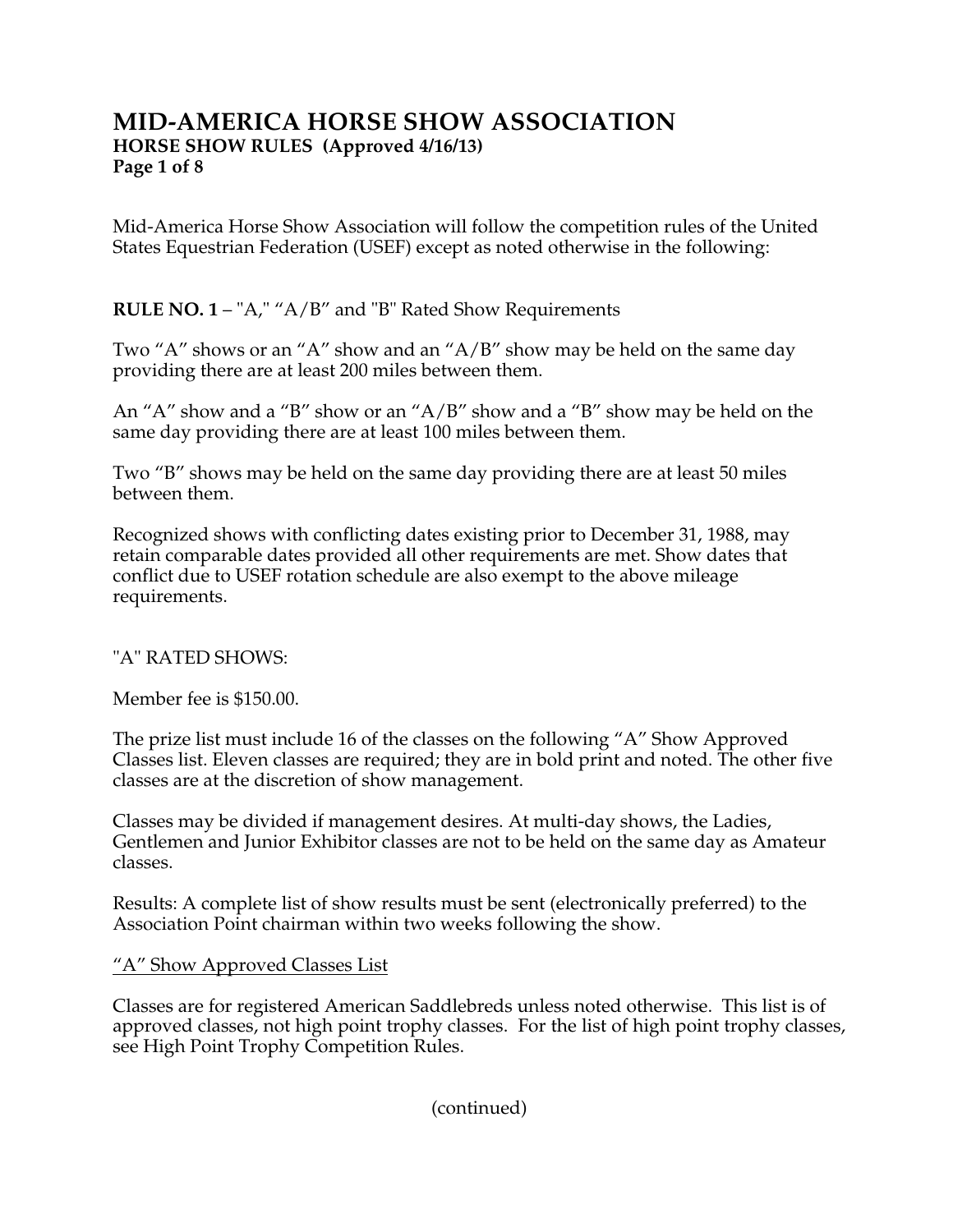#### **HORSE SHOW RULES continued Page 2 of 8**

Five Gaited Division Open, Stake, Championship Junior – Horse 4 Years & Under Three Year Old – Horse 3 Years & Under Amateur Ladies – Recommended age limit: 18 Years & Over Junior Exhibitor – Rider 17 Years & Under

Three Gaited Division Open, Stake, Championship Junior – Horse 4 Years & Under Three Year Old – Horse 3 Years & Under Amateur Ladies – Recommended age limit: 18 Years & Over Junior Exhibitor – Rider 17 Years & Under

Fine Harness Division Open, Stake, Championship Junior – Horse 4 years and under Three Year Old – Horse 3 Years & Under Two Year Old – Horse 2 Years & Under Amateur Ladies – Recommended age limit: 18 years and over

Park (full mane/tail) Division Three Gaited Open, Stake, Championship Three Gaited Amateur Three Gaited Junior Exhibitor

Park Pleasure Division **Three Gaited Open (required)** Three Gaited Junior Horse Three Gaited Amateur

Show Pleasure Division **Three Gaited Championship (required**; may be divided into age groups) **Three Gaited 18 Years & Over (required**; may be divided into age groups) **Three Gaited 17 Years & Under (required**; may be divided into age groups) Three Gaited Junior – Horse 4 Years & Under Five Gaited **Driving (required)**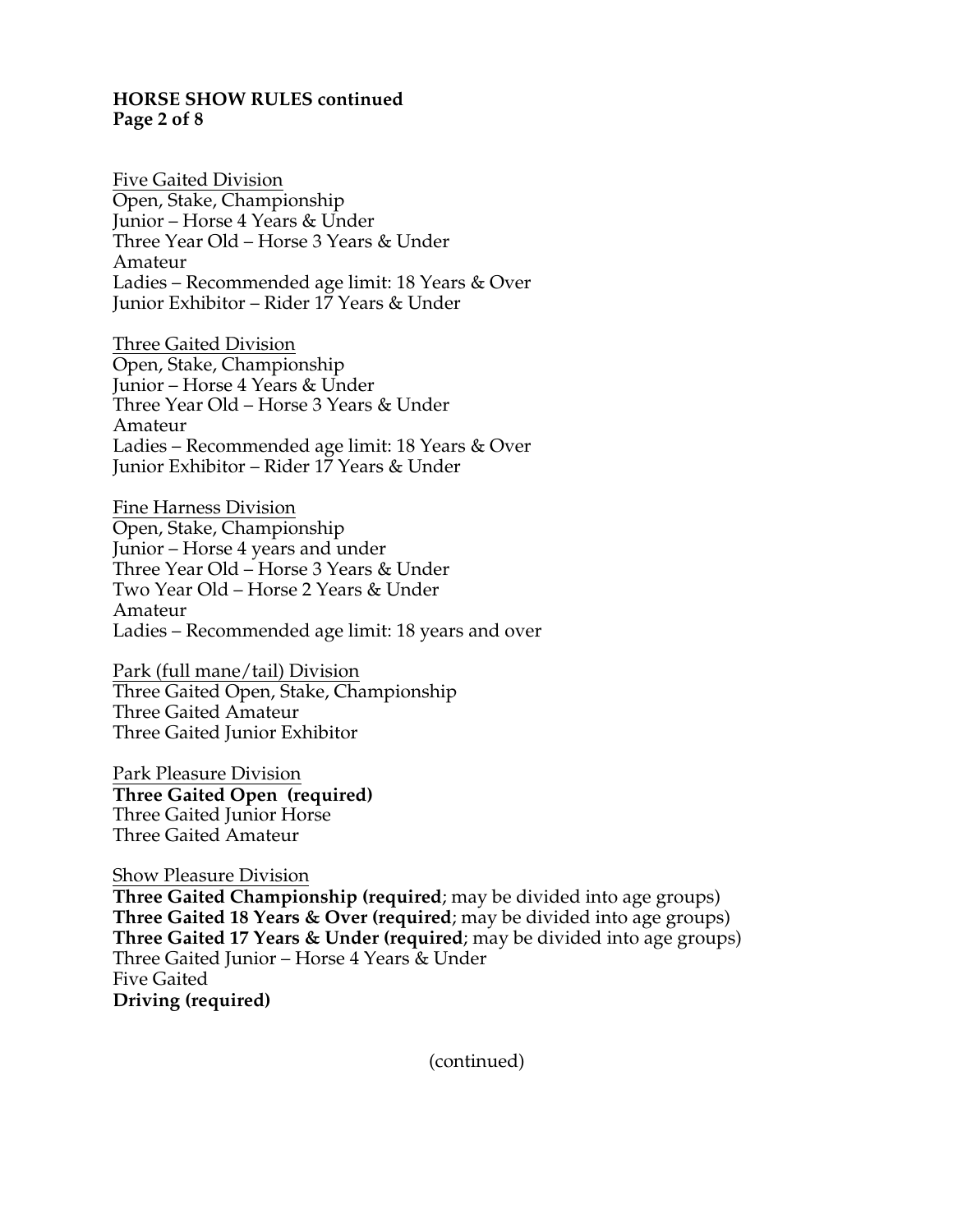### **HORSE SHOW RULES continued Page 3 of 8**

### Country Pleasure Division

**Three Gaited Championship (required**; may be divided into age groups) **Three Gaited 18 Years & Over (required**; may be divided into age groups) **Three Gaited 17 Years & Under (required**; may be divided into age groups) Five Gaited **Driving (required)** Western Hunter

Equitation (any horse suitable for saddle seat riding) Shows may choose to have separate Saddle Seat (SS EQ) and Pleasure Equitation (PL EQ) classes (in which case must offer both, not one or other), or to combine them as SS/PL Equitation

### **Championship (required**; may be divided into age groups)

**17 Years & Under (required**; may be divided into age groups) 14-17 Years 13 Years & Under Walk & Trot 10 Years & Under Adult 18 Years & Over

Hackney Pony (cob tail) Open, Stake or Championship Amateur

Hackney Harness Show Pony (long tail) Open, Stake or Championship Amateur

Hackney Show Pleasure Pony Amateur Junior Exhibitor

Hackney Road Pony Open, Stake, Championship Amateur Junior Exhibitor

Exceptions to the above may be made after consideration by and approval of the Association board. In all other aspects, Class "A" shows will be governed by existing rules and regulations of the Association.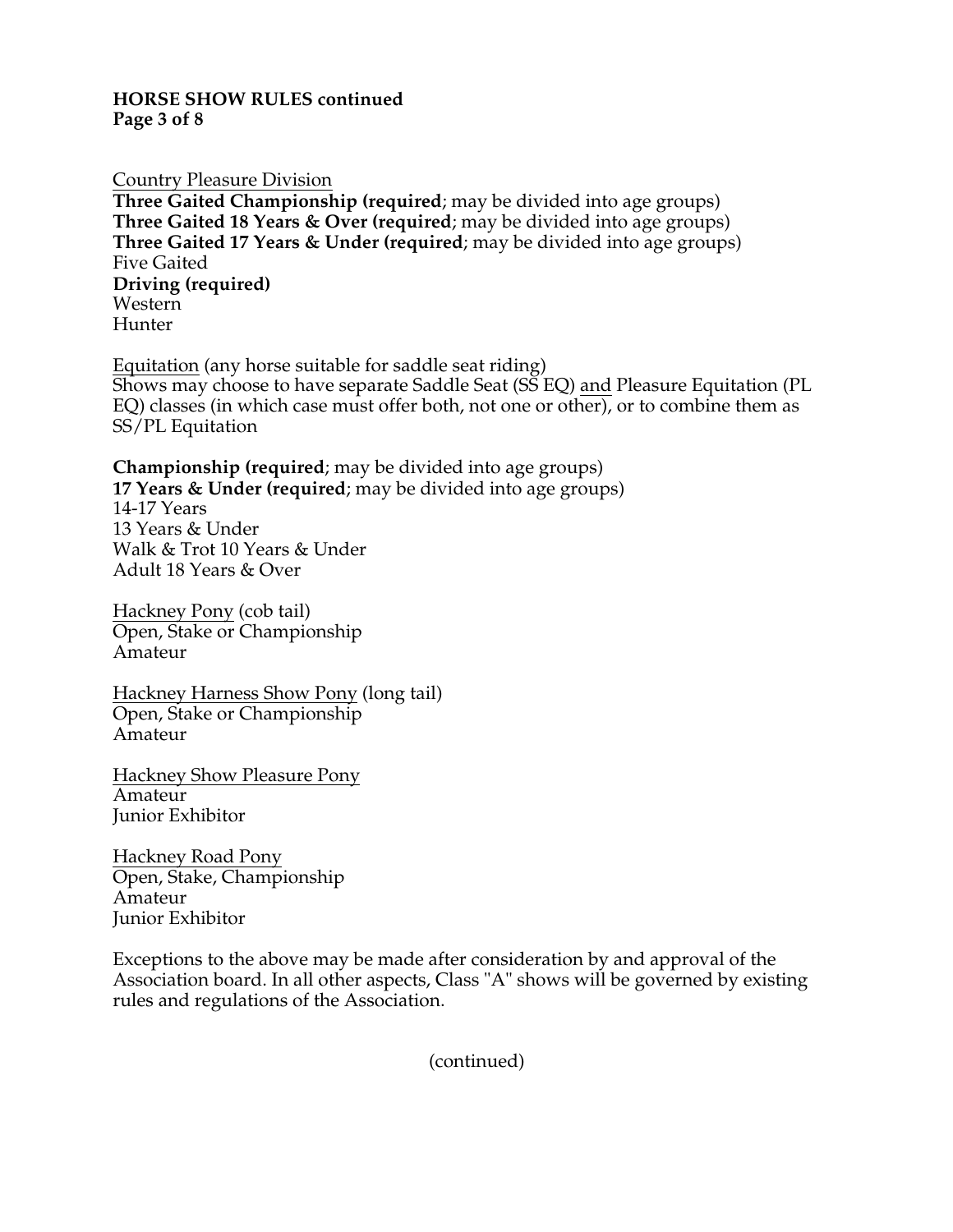### **HORSE SHOW RULES continued Page 4 of 8**

## "A/B" RATED SHOWS:

Member fee is \$175.00

Shows choosing the "A/B" rating are required to offer both "A" and "B" required classes, determine whether its exhibitors' wins receive either "A" or "B" points, and include the appropriate designation for each entry within the class results provided to the Association (from which high point trophy points are derived). If show results do not include a B designation for an entry, that entry will automatically be given "A" points.

## "B" RATED SHOWS:

Member fee is \$25.00.

The prize list must include six of the classes on the following "B" Show Approved Classes list. Two classes are required; they are in bold print and noted. The other four classes are at the discretion of show management.

Show Results: A complete list of show results must be sent (electronically preferred) to the Association Point chairman within two weeks after the show.

### "B" Show Approved Classes List

Classes are for registered American Saddlebreds unless noted otherwise. This list is of approved classes, not high point trophy classes. For the list of high point trophy classes, see High Point Trophy Competition Rules.

Five Gaited Division Open Amateur

Three Gaited Division Open Amateur

Park (full mane/tail) Division Three Gaited Open Three Gaited Amateur

Park Pleasure Division Three Gaited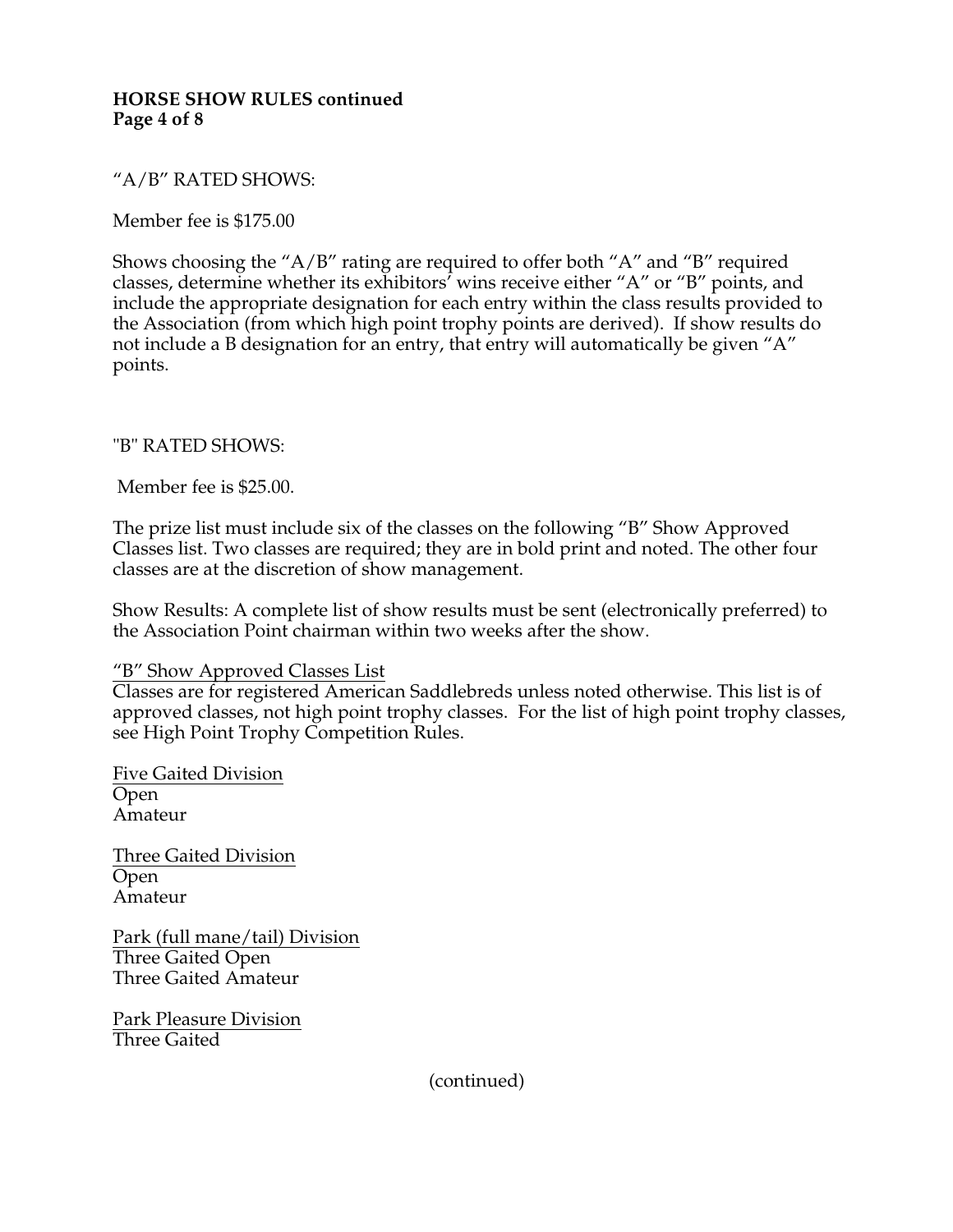#### **HORSE SHOW RULES continued Page 5 of 8**

Show Pleasure Division Three Gaited Championship **Three Gaited (required)** Three Gaited Junior Three Gaited O/T/R Five Gaited Championship Five Gaited Driving

Country Pleasure Division Three Gaited Championship **Three Gaited (required)** Three Gaited Junior Three Gaited O/T/R Five Gaited Championship Five Gaited Driving Western Hunter

Classic Pleasure Division Three Gaited Driving

Equitation Division (Saddle Seat and Pleasure combined) SS/PL EQ 18 Years & Over SS/PL EQ **17 Years & Under (required)** Walk /Trot Only–rider 10 Years & Under

In-Hand and Model Division Show Pleasure Halter Show Pleasure Model Country Pleasure Halter Country Pleasure Model

Showmanship at Halter 17 Years & Under

Classes may be divided if management desires. Exceptions to the above may be made after consideration and by approval of the board. In all other aspects, Class "B" shows will be governed by existing rules and regulations of the Association.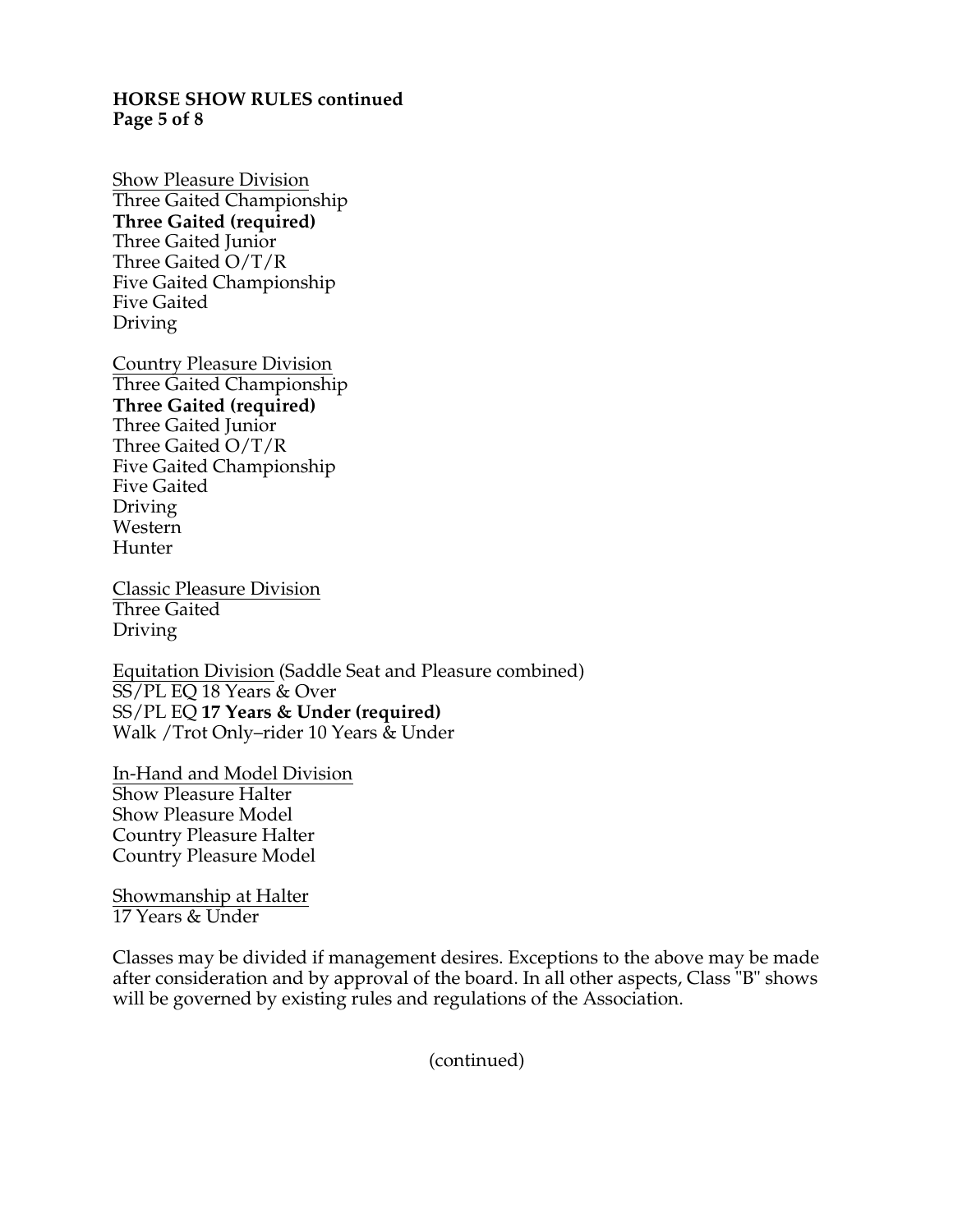### **HORSE SHOW RULES continued Page 6 of 8**

**RULE NO. 2** – Governing Show Management - General

Stewards: In the case of "A" and "A/B" shows not affiliated with USEF, it is recommended that the show designate a person or three-person committee to preform the duties of the show steward as described in the USEF Rule Book. Stewards are not required at "B" shows.

Judge: Each judge's name must be published in the prize list.

Medical: Each member show shall provide medical personnel and equipment as outlined in the current USEF Rule Book.

Violation by Show: In the event of gross violation of these rules by any member show, the Executive Board may, at its discretion, refuse to grant a membership for the following year. Any complaints in regard to violations made by any show management are to be filed in writing with the Administrative Manager of the Association not later than ten (10) days after the alleged violation.

Interpretation of Rules: Any question as to the interpretation of any Association rule arising at a show shall be decided by a meeting of at least three (3) members of the Board of Directors. Where Association rules do not cover a specific point, the latest USEF rules will be used for interpretation. At USEF affiliated shows, USEF rules take precedence unless specifically stated otherwise in the show prize list.

**RULE NO. 3** – Governing Show Management - Prior to Show Date

Association Membership: Every member show shall have the words "Mid-America Horse Show Association –  $\Gamma$  Rated" (show ratings are "A," "A/B" or "B") or similar wording printed on the front of the prize list and in the program.

Show Dates: Each member show shall retain the previous year's show dates until February 1 of the current year unless it wishes to release said dates before that time. Each show manager shall notify the Circuit Shows Coordinator in writing before February 1 as to his intention, whether to retain the same date as in the previous year, or to request another date that has not been retained by a member show. New membership and show dates are to be allowed according to subsequent requests.

Prize List and Entry Blanks: Prior to printing, the manager of each show MUST send to the Circuit Shows Coordinator of the Association one (1) copy of a complete draft of the proposed prize list and schedule of classes, so that the committee in charge may have ample time to approve it and to make any suggestions or corrections before it is printed in final form. Each judge's name shall be published in the prize list. Once printed, the show manager shall send two copies to the Circuit Shows Coordinator.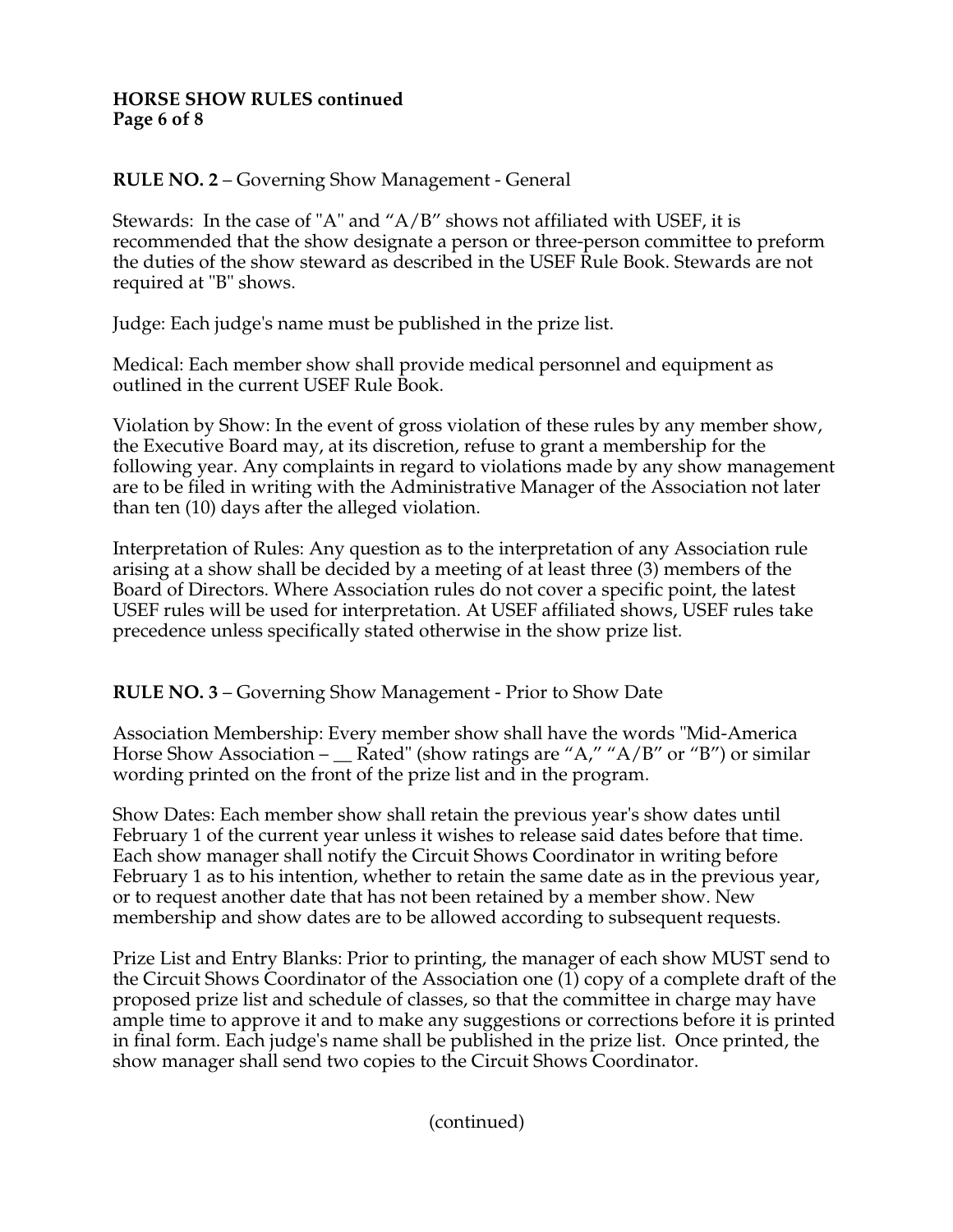### **HORSE SHOW RULES continued Page 7 of 8**

Membership Mailing List: The Association Administrative Manager shall send each show manager a membership list at least two (2) months prior to the show date. The show manager shall send a prize list and entry blank to each member of the Association.

Canceled and Combined Classes: The show management has the right to cancel or combine any classes at the closing of entries when there are less than three (3) entries. An exhibitor who has entered a class, which later is cancelled, has the right to withdraw his entire entry list, providing that he does so immediately upon notice of the cancellation. In such case, he shall receive prompt refund of all entry fees, stall fees, ticket reservations, and any other payments made to the show.

## **RULE NO. 4** – Governing Show Management - During Shows

Split Classes: It is required that under-saddle classes of 25 or more entries and driving classes of 16 or more entries be split into separate classes. Total premium should be divided. The class split should be accomplished by taking every other entry listed from the class sheet. Other splits may be made at the discretion of show management based on safety concerns. Notification of the class split must be publicly announced and posted at least one hour prior to the class time or be listed in the program.

Judging: To be based on the specifications listed in the USEF Rule Book.

Control of Horse: The presiding judge must excuse any horse from the ring if it is not under complete control of the rider or driver.

Soundness: See the current USEF Rule Book for the definition of soundness.

Canceled Shows: If a horse show is called off after once being started, all entry fees of non-shown classes must be returned to the exhibitor. All classes that were held shall be awarded points earned.

Protests (non USEF Show): Protests will not be considered unless in writing and accompanied by the fee of \$100.00 within forty-eight (48) hours after such class. If the protest is sustained or no decision is reached, the money will be returned. If the protest is denied, the money will be retained by the show. Protests will be heard by three (3) members of the Association board of directors and the show manager as soon as this group can be assembled.

Protests to the Association: In the event the decision reached at the show level is considered unjust by either party or parties involved, a further protest may be made to Mid-America Horse Show Association in writing with a fee of \$100.00 within five (5) days after the show. This protest will be heard by the Board of Directors and show manager at the next Board meeting. If the protest is sustained, the money will be returned. If the protest is denied, the money will be retained by the Association. In any